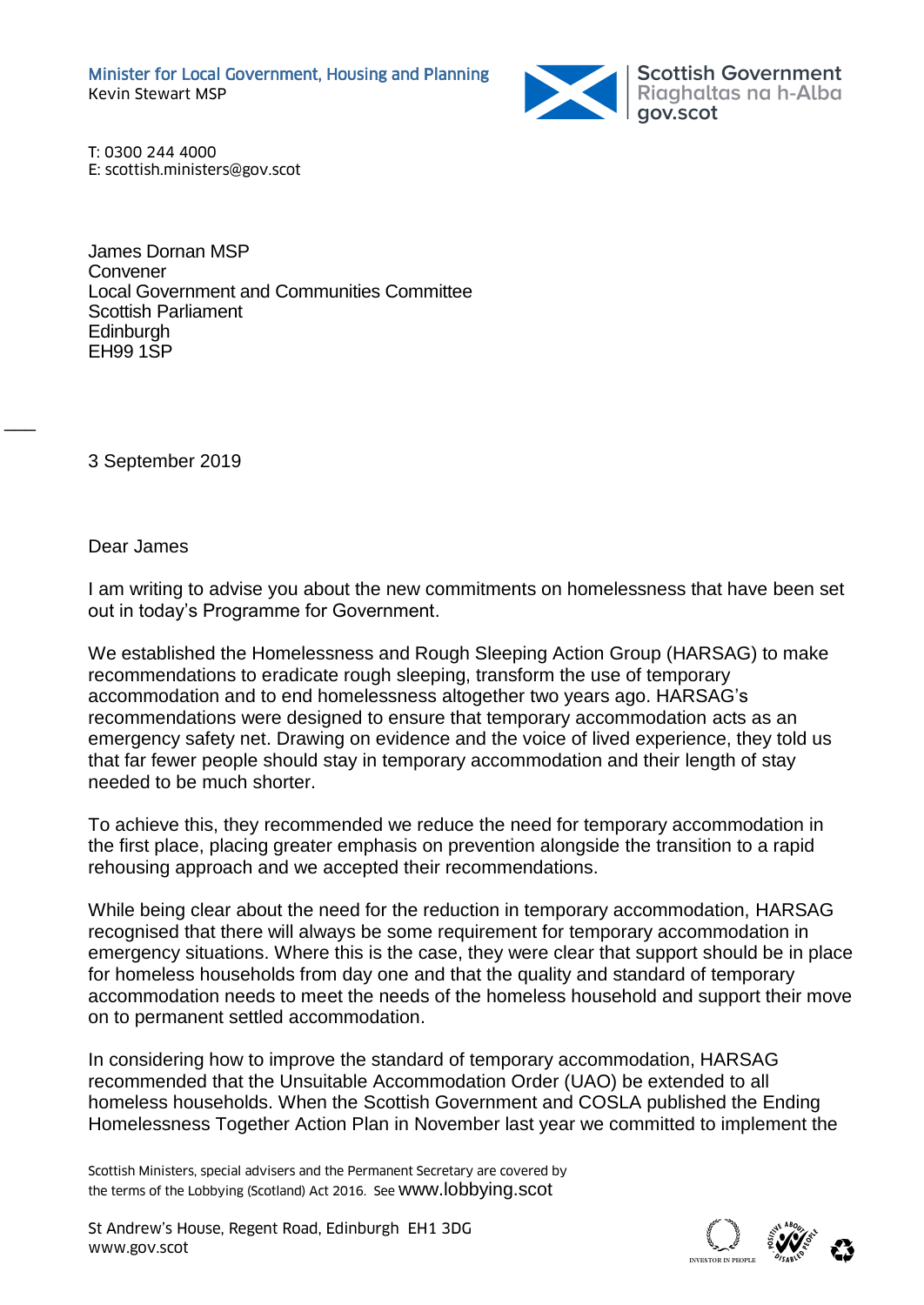HARSAG recommendation to extend the restriction to all households experiencing homelessness and on the implementation timetable for the extension.

We launched a consultation on improving temporary accommodation standards in May which included consideration of when and how the UAO should be extended. The consultation closed on 14 August and total of 387 responses to the consultation were received. This included 65 direct responses while , including 24 from individual local authorities. Crisis prepared and hosted a shortened version of the full consultation on their website, which generated 322 responses.

We are in the process of commissioning a full independent analysis of the consultation responses, which we expect to be completed by late October, but initial analysis shows there is overwhelming support for the extension of the Order, with 97% of respondents agreeing that the order should be extended, including 80% of organisations (including local authorities).

For those that supported an extension, a wide range of views were expressed about when the extension should come into force, ranging from immediately to 2024 in order to align with the end point of local authority Rapid Rehousing Transition Plans.

We are clear that we do not want people to stay in accommodation such as B&B, other than in emergency situations for very short periods of time. However, we do recognise that a change such as this cannot take place overnight and that local authorities need time to be able to prepare for this change. It is with all this in mind that we have announced in the Programme for Government that we will legislate to extend the Unsuitable Accommodation Order this parliamentary year and that it will come into force in this parliamentary term, by May 2021.

The initial analysis of the responses we received to the consultation tells us that for some local authorities this date will present challenges but if we are clear in our desire to improve the standard of accommodation provided for homeless households, the use of bed and breakfast must be restricted to emergency situations. In 2018/19, Scottish Government statistics tell us that 15 of the 32 local authorities did not use bed and breakfast accommodation at all and many more only did so on a handful of occasions.

We do recognise that there are some local authorities who currently rely on the use of bed and breakfast accommodation and we will work with these local authorities as we prepare to draft the legislation, and in the lead up to it coming into force, to help them overcome any barriers they face and ensure they do not breach the Order.

We also recognise that for some local authorities, there may be a need to adjust their Rapid Rehousing Transition Plan in order to work towards this new legislative requirement, and we will continue to provide ongoing support to local authorities to review the plans on a regular basis.

I also want to briefly mention that we have announced two new funds focussed on homelessness which we will introduce from 2020/21. The first of these is a fund for third sector organisations on the frontline to innovate and transform the services they provide in line with the direction set out nationally in our Ending Homelessness Together Action Plan and locally in Rapid Rehousing Transition Plans.

Scottish Ministers, special advisers and the Permanent Secretary are covered by the terms of the Lobbying (Scotland) Act 2016. See [www.lobbying.scot](http://www.lobbying.scot/)

St Andrew's House, Regent Road, Edinburgh EH1 3DG<br>www.gov.scot www.gov.scot